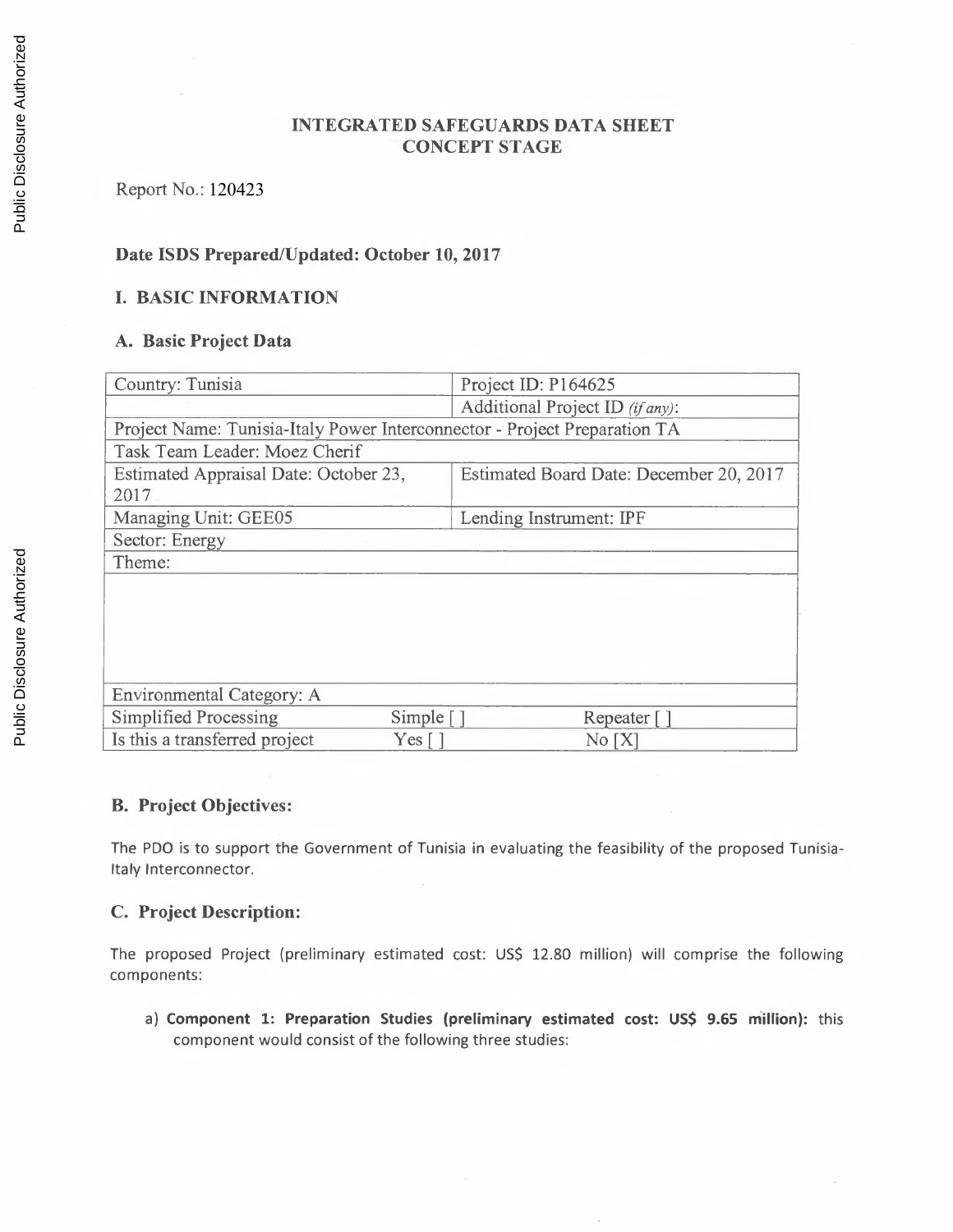- **Terrestrial and Marine Survey Study.** The purpose of the terrestrial and marine feasibility study is to determine the optimal site locations for: (i) the area converter station; (ii) the DC cable route from the landing point of the marine cable on the coast to the converter station on land; (iii) and the AC cable route from the converter station to the grid node. The study will
	- identify the territorial and environmental characteristics of the line's passageway and area to prepare for the subsequent permitting process;
	- look at any archeological, landscape, hydro, geological, and environmental implications; and
	- complete sea-bed route, geotechnical, archeological, and environmental surveys and reports.

Based on the public consultation, marine survey, and technical analysis, potential routes and landing points of the Elmed interconnector will be determined. The Terrestrial and Marine Survey Study needs to be carried out in close collaboration with the ESIA Consultants. Both studies need to be prepared by independent consultants, but in close collaboration and in parallel. The ESIA study will start two months after the start of the Survey Study. The ESIA Consultants will have an important say in the selection of all the project sites. The environmental and social impacts on the project sites, the archeology, landscape, terrestrial route and the seabed are the responsibility of the ESIA Consultants.

- **Network Study.** The study will be performed based on ENTSO-E Guidelines and will determine the electrical project scheme (monopolar/bipolar grid node connection and networks reinforcements), the feasible technology and rated power of the link; the performance required to the DC system; social economic welfare and other indicators; the implications of the project on the transmission capacity and congestion at the Northern Italian border; the maximum amount of renewable energy to be integrated into the Tunisian network. This component is aimed at verifying the security of the two systems when the Elmed line is operational, studying the system behavior during contingencies and grid component switching, and evaluating the system reliability and resilience. It will also confirm and identify any network reinforcements that may be required for the safe operation of the Italian and Tunisian grids.
- **Environmental and Social Impact Assessment (ESIA) and Resettlement Action Plan (RAP).**  The study will prepare an assessment of the environmental and social impacts of the Elmed lnterconnector and recommend measures to reduce, mitigate, and address these impacts in Tunisia on the marine route and in Italy. The ESIA Consultants will closely collaborate with the Survey Study Consultant with regard to site selection of all project sites and line routes, since an adequate site selection significantly reduces the environmental and social impacts of the project. The environmental assessment will include and assess the impacts on terrestrial and marine biodiversity at the project sites, pollution, broader ecosystem impacts, and water/pollution from construction. The Environmental and Social Management Plan (ESMP) will develop effective mitigation measures for identified environmental and social impacts and risks, as well the management expected health and safety risks during construction and operation. The ESMP will recommend that the Contractors prepare and implement their own Construction ESMP (CESMP) and a comprehensive Health & Safety Plan. The ESMP will also describe the responsibilities of Contractors, Supervising Engineers,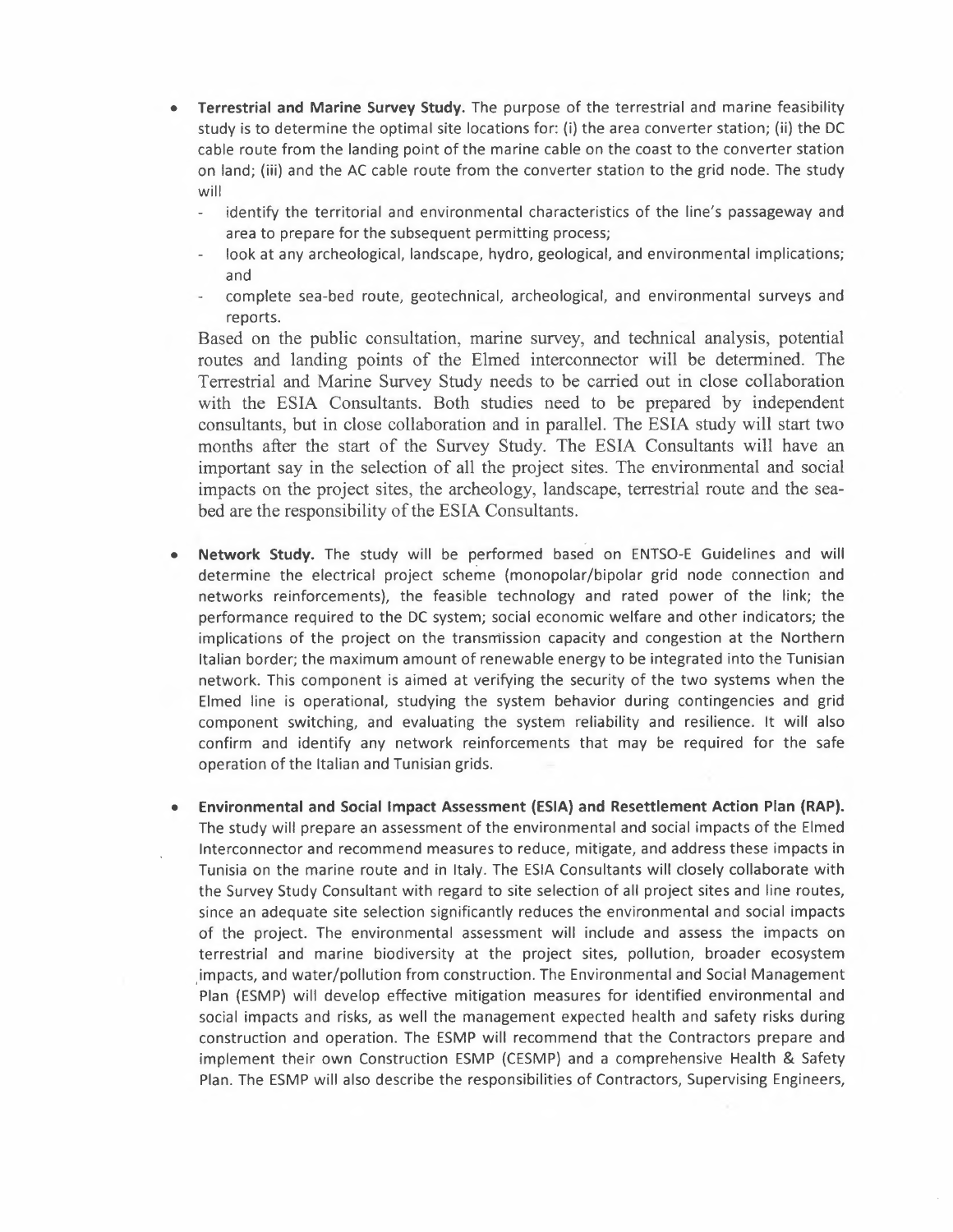the project developer and other stakeholders with regards to environmental and social management, as well as health and safety during construction and operation and the experienced staff with international experience which need to be recruited for this purpose. The ESIA Consultant will also be responsible for obtaining the environmental permits in Tunisia and Italy.

The Resettlement Action Plan (RAP) and social assessment will assess the potential social impacts of the project, including land acquisition required for the project and the resettlement that may result. In addition, the social assessment will assess the loss of livelihoods and identify interventions to mitigate the impact. This social assessment will examine the potential gender risks that the project may pose, particularly with respect to resettlement and loss of livelihoods.

In terms of citizen engagement, the ESIA will use the findings from the public consultations and the technical studies to develop a report that will include an archeological study, a landscape study, a geological study, and environmental documentations. Environmental/ social assessments and documentations will be carried out in line with Italian laws, Tunisian laws and World Bank Performance Standards under OP 4.03 and policies', and will assess the potential impacts on the sea-bed, in Tunisia and Italy. Due to the public private partnership (PPP) nature of the interconnector, the ESIA will be prepared in accordance with the Bank's Performance Standards, in addition to relevant Tunisian, Italian and European guidelines.

- b) **Component 2: Transaction Advisory (preliminary estimated cost: US\$ 2.45 million).** Making a decision on the commercial, regulatory, and financial structure of the Elmed interconnector and identifying the agreements necessary for its implementation will require comprehensive support that will be accommodated through this component. Specifically, this component will include advisory work to the Government of Tunisia and to the implementing sponsor through Elmed Etudes throughout the following tasks:
	- additional economic analysis to assess the impact of higher renewable energy targets and more integration of Maghreb electricity systems on the interconnector;
	- agreeing on the commercial and regulatory structure;
	- putting the agreed structure in place through establishing the project vehicle and drafting any necessary regulations, contracts, codes, etc regulating access to and use of the line;
	- supporting the transaction design, including ownership and governance arrangements for the line, approach to procurement, environmental and social management and framework for providing access to the link and charging for its use;
	- developing the financial model assessing the viability of the project vehicle;
	- negotiating and securing the necessary financing for the Elmed lnterconnector, including assessing equity from the sponsors, and liaising with private providers and other DFls.

<sup>&</sup>lt;sup>1</sup> The analysis and the consultations to be carried in conjunction with the safeguards documents should have a gap analysis of the three legal frameworks, and inform which ones should be applied.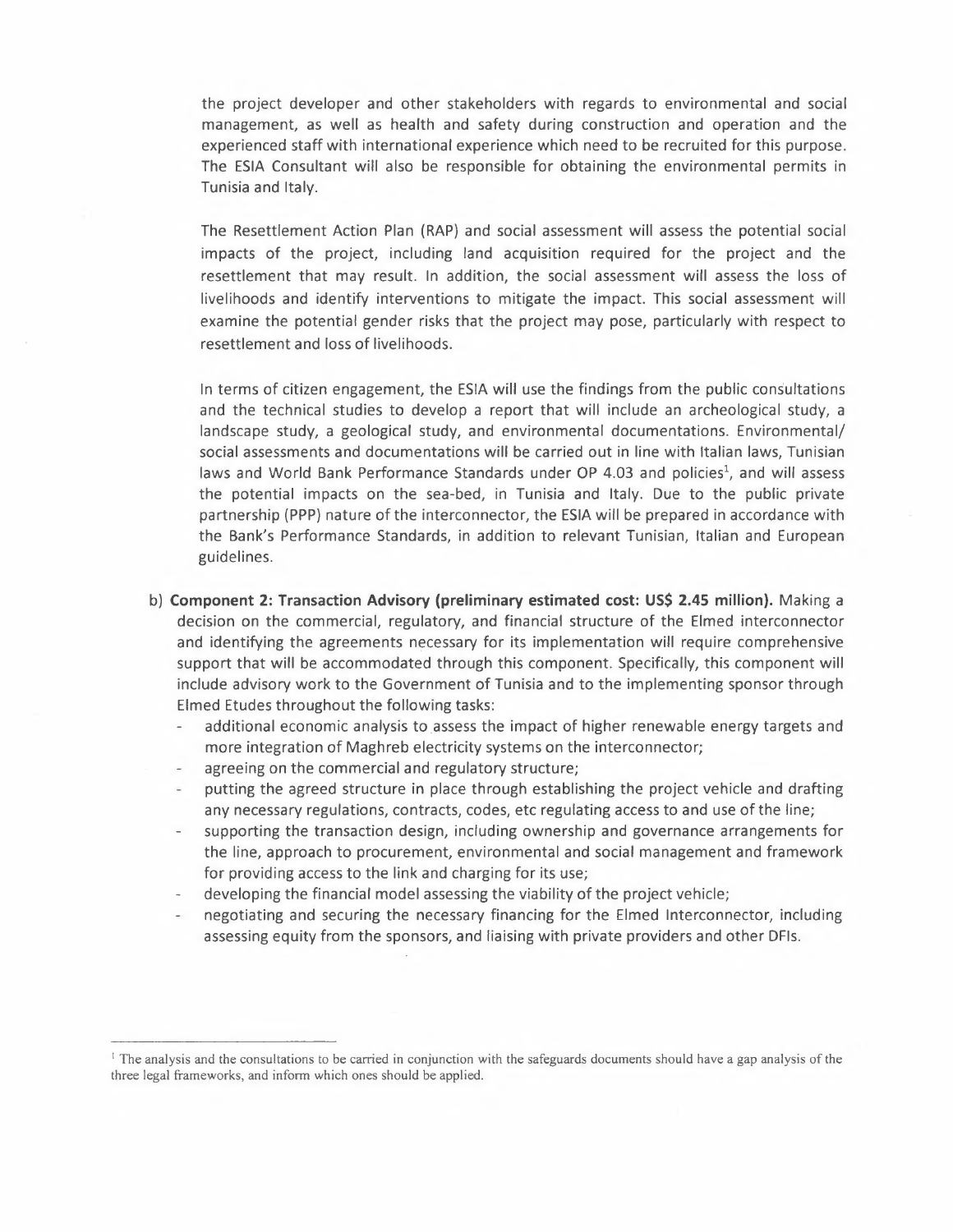- c) **Component 3: Project management (preliminary estimated cost: US\$ 0.70 million).** This component will cover project management costs of Elmed Etudes, excluding any wages of either Elmed Etudes, STEG or Terna. This will include the following types of tasks:
	- Preparation of technical specifications for several procurement packages, including environmental, social and technical assessment in order to define the hypothesis line route and internal landing points (i.e., studies undertaken for Component 1). This information will be used as data input for the technical specifications of the packages.
	- Technical assessment of the tender proposal during the World Bank procurement phase.
	- Technical monitoring of the actions and approval of final reports.
	- Participation and organization of co-ordination meetings.
	- At the end of the first part of networks studies (undertaken in Component 1), a list of network reinforcements, not yet planned by STEG and Terna could be defined. In this case, a pre-feasibility assessment would be necessary in order to assess if the electrical scheme identified by the network study is feasible and coordinate its timely realization with the overall project.
	- Technical consultations with the supplier of HVDC system.
	- Finally, support to communication efforts would be available as part of project management (i.e. capacity to handle communications, stakeholder dialogue, possible opposition, the media, etc.).

### **D. Project location and salient physical characteristics relevant to the analysis of environmental and social risks and impacts (if known):**

The physical infrastructure that is being supported by the proposed TA project is a 192 km, 600 MW undersea high-voltage direct current (HVDC) interconnector between Italy and Tunisia. The Elmed lnterconnector will enable trade in electricity between Tunisia and Italy. The interconnector consists of a 192km of undersea cable through the Mediterranean Sea between Italy and Tunisia, a 5km underground cable in Tunisia, and a 32km underground cable in Italy. In addition to the HVDC interconnector, the project consists of two HVDC converter stations. One of the stations is located at El Haouaria, in the Cap Bon area of Tunisia. The other station is in Partanna in Sicily, Italy.

The Elmed interconnector requires significant reinforcements to the power systems in both Tunisia and Italy. These include the construction of a new 80-km double-circuit 400 kV link between the converter station at El Haouaria and the bulk transmission system of Tunisia at a new 400 kV substation at Mornaguia. On the Italian side, additional reinforcements are also anticipated, notably the construction of the new double circuit 400 kV Chiaromonte  $-$  Ciminna line. This latter reinforcement is currently under development.

### **E. Borrower's Institutional Capacity for Effective ESMS:**

The project is expected to be implemented by Société Tunisienne de l'Electricité et du Gaz (STEG), in close collaboration with the Italian power network owner and operator TERNA.

STEG and TERNA will identify staff with expertise in environmental and social safeguards management, as well as on health and safety, who will contribute to the supervision of all studies that are supported by the TA project, including the Environmental and Social Impact Assessment (ESIA) of the interconnector.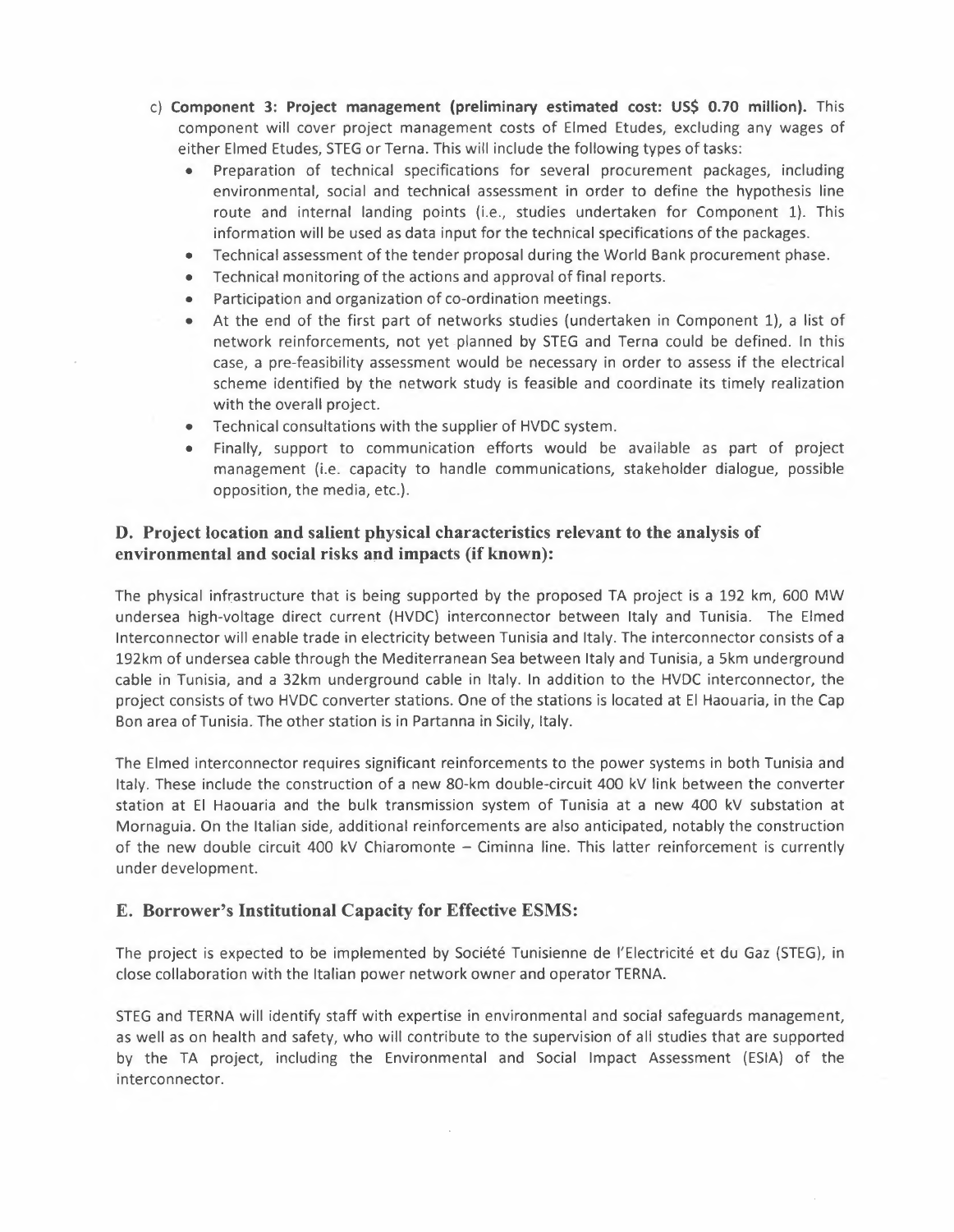Beyond this TA project, it is expected that the governments of Tunisia and Italy will form a public-private partnership (PPP) to develop the Elmed lnterconnector; the PPP entity will be responsible for developing an environmental and social management system "ESMS" and for identifying, assessing and managing environmental and social risks and impacts associated with the Private Sector Activity<sup>2</sup>, all in accordance with the World Bank Performance Standards.

## **F. Environmental and Social Safeguards Specialists on the Team:**

Mohamed Adnene Bezzaouia, Environmental Safeguards Specialist Antoine Lema, Social Safeguards Specialist Robert Robelus, Environmental Safeguards Consultant

# II. **PERFORMANCE STANDARDS THAT MIGHT APPLY**

| Performance Standards (please explain why)       | Yes | <b>TRD</b> |
|--------------------------------------------------|-----|------------|
| PS 1: Assessment and Management of Environmental |     |            |
| and Social Risks and Impacts                     |     |            |

The studies that are supported by the project aim to enable the development of the Elmed interconnector, which is expected to be a category A project consistent with submarine HVDC links across seas. The interconnector could have significant adverse environmental impacts that are sensitive, diverse, or unprecedented. For the marine part, during installation, maintenance and repair work and removal phase, these environmental impacts may concern seabed disturbance with impacts on marine biodiversity, damage/disturbance of organisms, re-suspension of contaminants, visual disturbance, noise (vessels, laying machinery) and emissions and wastes from vessels. During operational phase, the impacts may be related to the introduction of artificial hard substrate, to the electromagnetic fields and to thermal radiations. For the terrestrial part that will be buried, during installation, operation, maintenance and repair work and removal phases, the environmental impacts may concern terrestrial habitat alteration, and forest fires. Other impacts are related to the management of hazardous wastes and occupational and community Health and Safety. All these impacts may affect an area broader than the sites or facilities subject to physical works especially in coastal and marine areas.

A Stakeholder Engagement Plan (SEP) will be prepared prior to appraisal of the TA project to describe the consultation plans during the preparation of the ESIA. During its implementation, Elmed Etudes is responsible to retain independent environmental and social assessment experts not affiliated with the project to carry out the ESIA for the interconnector. Elmed Etudes will consult project-affected groups and local nongovernmental organizations (NGOs) about the project's environmental and social aspects and takes their views into account. Elmed Etudes will initiate such consultations as early as possible.

Relevant environmental guidelines can be found in the documents referred to in the footnotes below 3456 Before appraisal, the Bank will disclose an Environmental & Social Review Summary (ESRS),

<sup>&</sup>lt;sup>2</sup> Please see the definition of Private Sector Activity in OP 4.03

<sup>3</sup>WBG EHS Guidelines: General and Electric Power Transmission and Distribution

<sup>4</sup> WBG EHS Guidelines for Ports, Harbors and Terminal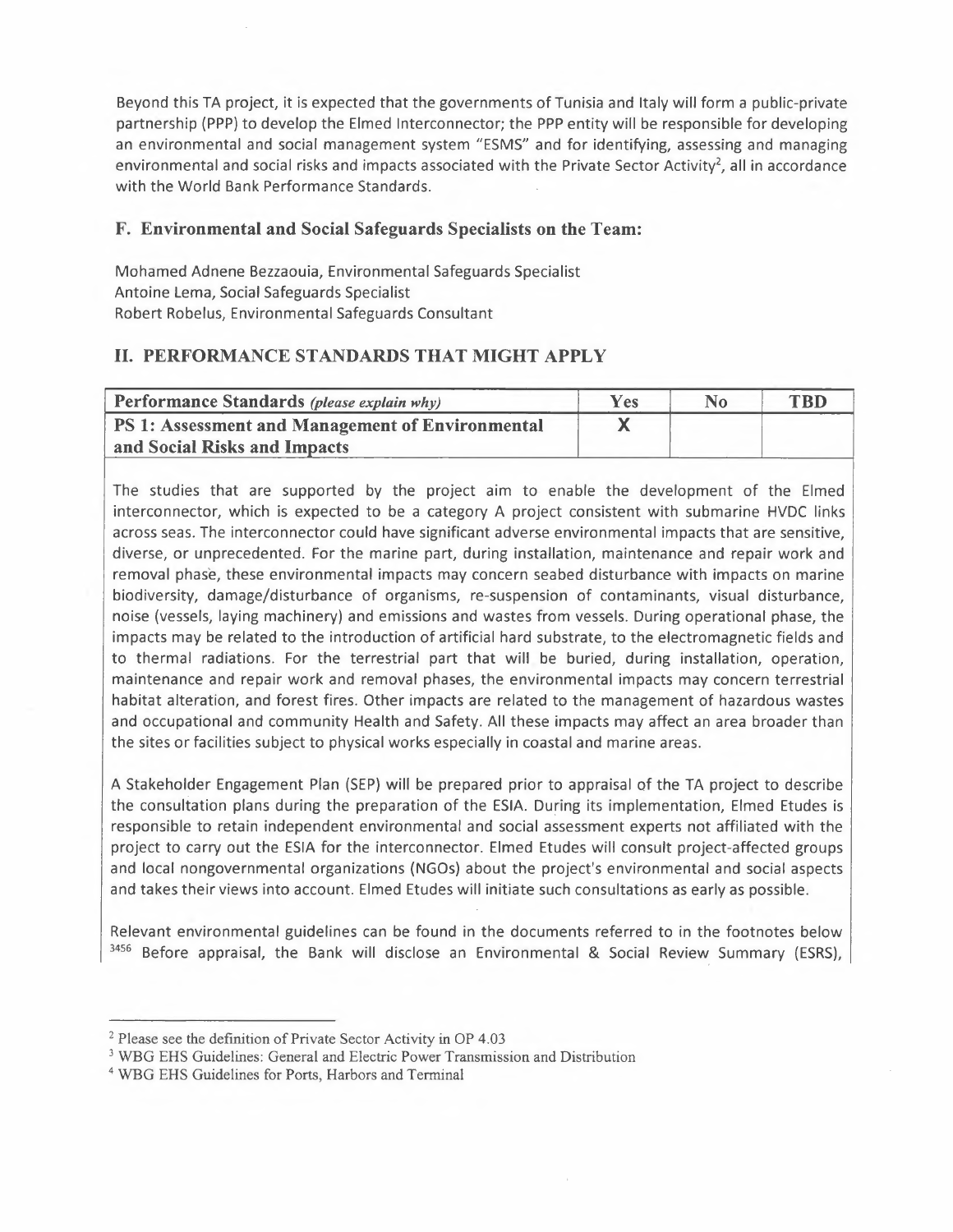| incorporating a Stakeholders Engagement Plan (SEP), as well as any relevant safeguards instruments like<br>TORs of relevant studies.<br>X<br><b>PS 2: Labor and Working Conditions</b><br>The ESIA will specify labor conditions and Health and Safety aspects to be applied during<br>construction and operation of the interconnector by all sub-contractors, contractors, and developers.<br>X<br><b>PS 3: Resource Efficiency and Pollution Prevention</b><br>Pollution prevention and other environmental management responsibilities will be part of the ESIA<br>and will be implemented by the Developer, the Contractors, sub-contractors of the interconnector if it<br>goes ahead. The client will refer to EHS Guidelines or other internationally recognized sources, as<br>appropriate, when evaluating and selecting resource efficiency and pollution prevention and control<br>techniques for the project.<br>X<br>PS 4: Community Health, Safety, and Security<br>The ESIA will evaluate the risks and impacts to the health and safety of the Affected Communities<br>during the interconnector life-cycle and will establish preventive and control measures consistent with<br>good international industry practice (GIIP), such as in the World Bank Group Environmental, Health and<br>Safety Guidelines (EHS Guidelines) or other internationally recognized sources. The ESIA will identify<br>risks and impacts, including any potential non-local labor influx, workers camp management and<br>propose mitigation measures that are commensurate with their nature and magnitude. These measures<br>will favor the avoidance of risks and impacts over minimization.<br>PS 5: Land Acquisition and Involuntary Resettlement<br>X<br>As the interconnector project is expected to induce land acquisition in Tunisia and Italy for<br>the terrestrial portion of the interconnector, the project will help the client to prepare a resettlement<br>action plan (RAP) including consultations with various stakeholders in both countries, a social impact<br>assessment and costed mitigation measures, in parallel with the environmental impact assessment.<br><b>PS 6: Biodiversity Conservation and Sustainable</b><br>X<br><b>Management of Living Natural Resources</b><br>The ESIA will determine how PS6 is to be applied to the interconnector in case it determined that it<br>will affect or modify, natural and critical marine and terrestrial habitats. The ESIA will consider direct and<br>indirect project-related impacts on biodiversity and ecosystem services and identify any significant<br>residual impacts, as well as cumulative impacts. This process will consider relevant threats to<br>biodiversity and ecosystem services, especially focusing on habitat loss, degradation and fragmentation,<br>invasive alien species, hydrological changes, nutrient loading, and pollution. It will also take into account<br>the differing values attached to biodiversity and ecosystem services by Affected Communities and,<br>where appropriate, other stakeholders. The ESIA will consider project-related impacts across the | Performance Standards (please explain why) | Yes | N <sub>0</sub> | <b>TBD</b> |  |
|-----------------------------------------------------------------------------------------------------------------------------------------------------------------------------------------------------------------------------------------------------------------------------------------------------------------------------------------------------------------------------------------------------------------------------------------------------------------------------------------------------------------------------------------------------------------------------------------------------------------------------------------------------------------------------------------------------------------------------------------------------------------------------------------------------------------------------------------------------------------------------------------------------------------------------------------------------------------------------------------------------------------------------------------------------------------------------------------------------------------------------------------------------------------------------------------------------------------------------------------------------------------------------------------------------------------------------------------------------------------------------------------------------------------------------------------------------------------------------------------------------------------------------------------------------------------------------------------------------------------------------------------------------------------------------------------------------------------------------------------------------------------------------------------------------------------------------------------------------------------------------------------------------------------------------------------------------------------------------------------------------------------------------------------------------------------------------------------------------------------------------------------------------------------------------------------------------------------------------------------------------------------------------------------------------------------------------------------------------------------------------------------------------------------------------------------------------------------------------------------------------------------------------------------------------------------------------------------------------------------------------------------------------------------------------------------------------------------------------------------------------------------------------------------------------------------------------------------------------------------------------------------------------------------------------------------------------------------------------------------------------------------------------------------------------------------------------------------------------------------------------------------------------------------------------------|--------------------------------------------|-----|----------------|------------|--|
|                                                                                                                                                                                                                                                                                                                                                                                                                                                                                                                                                                                                                                                                                                                                                                                                                                                                                                                                                                                                                                                                                                                                                                                                                                                                                                                                                                                                                                                                                                                                                                                                                                                                                                                                                                                                                                                                                                                                                                                                                                                                                                                                                                                                                                                                                                                                                                                                                                                                                                                                                                                                                                                                                                                                                                                                                                                                                                                                                                                                                                                                                                                                                                                   |                                            |     |                |            |  |
|                                                                                                                                                                                                                                                                                                                                                                                                                                                                                                                                                                                                                                                                                                                                                                                                                                                                                                                                                                                                                                                                                                                                                                                                                                                                                                                                                                                                                                                                                                                                                                                                                                                                                                                                                                                                                                                                                                                                                                                                                                                                                                                                                                                                                                                                                                                                                                                                                                                                                                                                                                                                                                                                                                                                                                                                                                                                                                                                                                                                                                                                                                                                                                                   |                                            |     |                |            |  |
|                                                                                                                                                                                                                                                                                                                                                                                                                                                                                                                                                                                                                                                                                                                                                                                                                                                                                                                                                                                                                                                                                                                                                                                                                                                                                                                                                                                                                                                                                                                                                                                                                                                                                                                                                                                                                                                                                                                                                                                                                                                                                                                                                                                                                                                                                                                                                                                                                                                                                                                                                                                                                                                                                                                                                                                                                                                                                                                                                                                                                                                                                                                                                                                   |                                            |     |                |            |  |
|                                                                                                                                                                                                                                                                                                                                                                                                                                                                                                                                                                                                                                                                                                                                                                                                                                                                                                                                                                                                                                                                                                                                                                                                                                                                                                                                                                                                                                                                                                                                                                                                                                                                                                                                                                                                                                                                                                                                                                                                                                                                                                                                                                                                                                                                                                                                                                                                                                                                                                                                                                                                                                                                                                                                                                                                                                                                                                                                                                                                                                                                                                                                                                                   |                                            |     |                |            |  |
|                                                                                                                                                                                                                                                                                                                                                                                                                                                                                                                                                                                                                                                                                                                                                                                                                                                                                                                                                                                                                                                                                                                                                                                                                                                                                                                                                                                                                                                                                                                                                                                                                                                                                                                                                                                                                                                                                                                                                                                                                                                                                                                                                                                                                                                                                                                                                                                                                                                                                                                                                                                                                                                                                                                                                                                                                                                                                                                                                                                                                                                                                                                                                                                   |                                            |     |                |            |  |
|                                                                                                                                                                                                                                                                                                                                                                                                                                                                                                                                                                                                                                                                                                                                                                                                                                                                                                                                                                                                                                                                                                                                                                                                                                                                                                                                                                                                                                                                                                                                                                                                                                                                                                                                                                                                                                                                                                                                                                                                                                                                                                                                                                                                                                                                                                                                                                                                                                                                                                                                                                                                                                                                                                                                                                                                                                                                                                                                                                                                                                                                                                                                                                                   |                                            |     |                |            |  |
|                                                                                                                                                                                                                                                                                                                                                                                                                                                                                                                                                                                                                                                                                                                                                                                                                                                                                                                                                                                                                                                                                                                                                                                                                                                                                                                                                                                                                                                                                                                                                                                                                                                                                                                                                                                                                                                                                                                                                                                                                                                                                                                                                                                                                                                                                                                                                                                                                                                                                                                                                                                                                                                                                                                                                                                                                                                                                                                                                                                                                                                                                                                                                                                   |                                            |     |                |            |  |
|                                                                                                                                                                                                                                                                                                                                                                                                                                                                                                                                                                                                                                                                                                                                                                                                                                                                                                                                                                                                                                                                                                                                                                                                                                                                                                                                                                                                                                                                                                                                                                                                                                                                                                                                                                                                                                                                                                                                                                                                                                                                                                                                                                                                                                                                                                                                                                                                                                                                                                                                                                                                                                                                                                                                                                                                                                                                                                                                                                                                                                                                                                                                                                                   |                                            |     |                |            |  |
|                                                                                                                                                                                                                                                                                                                                                                                                                                                                                                                                                                                                                                                                                                                                                                                                                                                                                                                                                                                                                                                                                                                                                                                                                                                                                                                                                                                                                                                                                                                                                                                                                                                                                                                                                                                                                                                                                                                                                                                                                                                                                                                                                                                                                                                                                                                                                                                                                                                                                                                                                                                                                                                                                                                                                                                                                                                                                                                                                                                                                                                                                                                                                                                   |                                            |     |                |            |  |
|                                                                                                                                                                                                                                                                                                                                                                                                                                                                                                                                                                                                                                                                                                                                                                                                                                                                                                                                                                                                                                                                                                                                                                                                                                                                                                                                                                                                                                                                                                                                                                                                                                                                                                                                                                                                                                                                                                                                                                                                                                                                                                                                                                                                                                                                                                                                                                                                                                                                                                                                                                                                                                                                                                                                                                                                                                                                                                                                                                                                                                                                                                                                                                                   |                                            |     |                |            |  |
|                                                                                                                                                                                                                                                                                                                                                                                                                                                                                                                                                                                                                                                                                                                                                                                                                                                                                                                                                                                                                                                                                                                                                                                                                                                                                                                                                                                                                                                                                                                                                                                                                                                                                                                                                                                                                                                                                                                                                                                                                                                                                                                                                                                                                                                                                                                                                                                                                                                                                                                                                                                                                                                                                                                                                                                                                                                                                                                                                                                                                                                                                                                                                                                   |                                            |     |                |            |  |
|                                                                                                                                                                                                                                                                                                                                                                                                                                                                                                                                                                                                                                                                                                                                                                                                                                                                                                                                                                                                                                                                                                                                                                                                                                                                                                                                                                                                                                                                                                                                                                                                                                                                                                                                                                                                                                                                                                                                                                                                                                                                                                                                                                                                                                                                                                                                                                                                                                                                                                                                                                                                                                                                                                                                                                                                                                                                                                                                                                                                                                                                                                                                                                                   |                                            |     |                |            |  |
|                                                                                                                                                                                                                                                                                                                                                                                                                                                                                                                                                                                                                                                                                                                                                                                                                                                                                                                                                                                                                                                                                                                                                                                                                                                                                                                                                                                                                                                                                                                                                                                                                                                                                                                                                                                                                                                                                                                                                                                                                                                                                                                                                                                                                                                                                                                                                                                                                                                                                                                                                                                                                                                                                                                                                                                                                                                                                                                                                                                                                                                                                                                                                                                   |                                            |     |                |            |  |
|                                                                                                                                                                                                                                                                                                                                                                                                                                                                                                                                                                                                                                                                                                                                                                                                                                                                                                                                                                                                                                                                                                                                                                                                                                                                                                                                                                                                                                                                                                                                                                                                                                                                                                                                                                                                                                                                                                                                                                                                                                                                                                                                                                                                                                                                                                                                                                                                                                                                                                                                                                                                                                                                                                                                                                                                                                                                                                                                                                                                                                                                                                                                                                                   |                                            |     |                |            |  |
|                                                                                                                                                                                                                                                                                                                                                                                                                                                                                                                                                                                                                                                                                                                                                                                                                                                                                                                                                                                                                                                                                                                                                                                                                                                                                                                                                                                                                                                                                                                                                                                                                                                                                                                                                                                                                                                                                                                                                                                                                                                                                                                                                                                                                                                                                                                                                                                                                                                                                                                                                                                                                                                                                                                                                                                                                                                                                                                                                                                                                                                                                                                                                                                   |                                            |     |                |            |  |
|                                                                                                                                                                                                                                                                                                                                                                                                                                                                                                                                                                                                                                                                                                                                                                                                                                                                                                                                                                                                                                                                                                                                                                                                                                                                                                                                                                                                                                                                                                                                                                                                                                                                                                                                                                                                                                                                                                                                                                                                                                                                                                                                                                                                                                                                                                                                                                                                                                                                                                                                                                                                                                                                                                                                                                                                                                                                                                                                                                                                                                                                                                                                                                                   |                                            |     |                |            |  |
|                                                                                                                                                                                                                                                                                                                                                                                                                                                                                                                                                                                                                                                                                                                                                                                                                                                                                                                                                                                                                                                                                                                                                                                                                                                                                                                                                                                                                                                                                                                                                                                                                                                                                                                                                                                                                                                                                                                                                                                                                                                                                                                                                                                                                                                                                                                                                                                                                                                                                                                                                                                                                                                                                                                                                                                                                                                                                                                                                                                                                                                                                                                                                                                   |                                            |     |                |            |  |
|                                                                                                                                                                                                                                                                                                                                                                                                                                                                                                                                                                                                                                                                                                                                                                                                                                                                                                                                                                                                                                                                                                                                                                                                                                                                                                                                                                                                                                                                                                                                                                                                                                                                                                                                                                                                                                                                                                                                                                                                                                                                                                                                                                                                                                                                                                                                                                                                                                                                                                                                                                                                                                                                                                                                                                                                                                                                                                                                                                                                                                                                                                                                                                                   |                                            |     |                |            |  |
|                                                                                                                                                                                                                                                                                                                                                                                                                                                                                                                                                                                                                                                                                                                                                                                                                                                                                                                                                                                                                                                                                                                                                                                                                                                                                                                                                                                                                                                                                                                                                                                                                                                                                                                                                                                                                                                                                                                                                                                                                                                                                                                                                                                                                                                                                                                                                                                                                                                                                                                                                                                                                                                                                                                                                                                                                                                                                                                                                                                                                                                                                                                                                                                   |                                            |     |                |            |  |
|                                                                                                                                                                                                                                                                                                                                                                                                                                                                                                                                                                                                                                                                                                                                                                                                                                                                                                                                                                                                                                                                                                                                                                                                                                                                                                                                                                                                                                                                                                                                                                                                                                                                                                                                                                                                                                                                                                                                                                                                                                                                                                                                                                                                                                                                                                                                                                                                                                                                                                                                                                                                                                                                                                                                                                                                                                                                                                                                                                                                                                                                                                                                                                                   |                                            |     |                |            |  |
|                                                                                                                                                                                                                                                                                                                                                                                                                                                                                                                                                                                                                                                                                                                                                                                                                                                                                                                                                                                                                                                                                                                                                                                                                                                                                                                                                                                                                                                                                                                                                                                                                                                                                                                                                                                                                                                                                                                                                                                                                                                                                                                                                                                                                                                                                                                                                                                                                                                                                                                                                                                                                                                                                                                                                                                                                                                                                                                                                                                                                                                                                                                                                                                   |                                            |     |                |            |  |
|                                                                                                                                                                                                                                                                                                                                                                                                                                                                                                                                                                                                                                                                                                                                                                                                                                                                                                                                                                                                                                                                                                                                                                                                                                                                                                                                                                                                                                                                                                                                                                                                                                                                                                                                                                                                                                                                                                                                                                                                                                                                                                                                                                                                                                                                                                                                                                                                                                                                                                                                                                                                                                                                                                                                                                                                                                                                                                                                                                                                                                                                                                                                                                                   |                                            |     |                |            |  |
|                                                                                                                                                                                                                                                                                                                                                                                                                                                                                                                                                                                                                                                                                                                                                                                                                                                                                                                                                                                                                                                                                                                                                                                                                                                                                                                                                                                                                                                                                                                                                                                                                                                                                                                                                                                                                                                                                                                                                                                                                                                                                                                                                                                                                                                                                                                                                                                                                                                                                                                                                                                                                                                                                                                                                                                                                                                                                                                                                                                                                                                                                                                                                                                   |                                            |     |                |            |  |
|                                                                                                                                                                                                                                                                                                                                                                                                                                                                                                                                                                                                                                                                                                                                                                                                                                                                                                                                                                                                                                                                                                                                                                                                                                                                                                                                                                                                                                                                                                                                                                                                                                                                                                                                                                                                                                                                                                                                                                                                                                                                                                                                                                                                                                                                                                                                                                                                                                                                                                                                                                                                                                                                                                                                                                                                                                                                                                                                                                                                                                                                                                                                                                                   |                                            |     |                |            |  |
|                                                                                                                                                                                                                                                                                                                                                                                                                                                                                                                                                                                                                                                                                                                                                                                                                                                                                                                                                                                                                                                                                                                                                                                                                                                                                                                                                                                                                                                                                                                                                                                                                                                                                                                                                                                                                                                                                                                                                                                                                                                                                                                                                                                                                                                                                                                                                                                                                                                                                                                                                                                                                                                                                                                                                                                                                                                                                                                                                                                                                                                                                                                                                                                   |                                            |     |                |            |  |
|                                                                                                                                                                                                                                                                                                                                                                                                                                                                                                                                                                                                                                                                                                                                                                                                                                                                                                                                                                                                                                                                                                                                                                                                                                                                                                                                                                                                                                                                                                                                                                                                                                                                                                                                                                                                                                                                                                                                                                                                                                                                                                                                                                                                                                                                                                                                                                                                                                                                                                                                                                                                                                                                                                                                                                                                                                                                                                                                                                                                                                                                                                                                                                                   |                                            |     |                |            |  |
|                                                                                                                                                                                                                                                                                                                                                                                                                                                                                                                                                                                                                                                                                                                                                                                                                                                                                                                                                                                                                                                                                                                                                                                                                                                                                                                                                                                                                                                                                                                                                                                                                                                                                                                                                                                                                                                                                                                                                                                                                                                                                                                                                                                                                                                                                                                                                                                                                                                                                                                                                                                                                                                                                                                                                                                                                                                                                                                                                                                                                                                                                                                                                                                   |                                            |     |                |            |  |
|                                                                                                                                                                                                                                                                                                                                                                                                                                                                                                                                                                                                                                                                                                                                                                                                                                                                                                                                                                                                                                                                                                                                                                                                                                                                                                                                                                                                                                                                                                                                                                                                                                                                                                                                                                                                                                                                                                                                                                                                                                                                                                                                                                                                                                                                                                                                                                                                                                                                                                                                                                                                                                                                                                                                                                                                                                                                                                                                                                                                                                                                                                                                                                                   |                                            |     |                |            |  |
|                                                                                                                                                                                                                                                                                                                                                                                                                                                                                                                                                                                                                                                                                                                                                                                                                                                                                                                                                                                                                                                                                                                                                                                                                                                                                                                                                                                                                                                                                                                                                                                                                                                                                                                                                                                                                                                                                                                                                                                                                                                                                                                                                                                                                                                                                                                                                                                                                                                                                                                                                                                                                                                                                                                                                                                                                                                                                                                                                                                                                                                                                                                                                                                   |                                            |     |                |            |  |
|                                                                                                                                                                                                                                                                                                                                                                                                                                                                                                                                                                                                                                                                                                                                                                                                                                                                                                                                                                                                                                                                                                                                                                                                                                                                                                                                                                                                                                                                                                                                                                                                                                                                                                                                                                                                                                                                                                                                                                                                                                                                                                                                                                                                                                                                                                                                                                                                                                                                                                                                                                                                                                                                                                                                                                                                                                                                                                                                                                                                                                                                                                                                                                                   |                                            |     |                |            |  |
|                                                                                                                                                                                                                                                                                                                                                                                                                                                                                                                                                                                                                                                                                                                                                                                                                                                                                                                                                                                                                                                                                                                                                                                                                                                                                                                                                                                                                                                                                                                                                                                                                                                                                                                                                                                                                                                                                                                                                                                                                                                                                                                                                                                                                                                                                                                                                                                                                                                                                                                                                                                                                                                                                                                                                                                                                                                                                                                                                                                                                                                                                                                                                                                   |                                            |     |                |            |  |
|                                                                                                                                                                                                                                                                                                                                                                                                                                                                                                                                                                                                                                                                                                                                                                                                                                                                                                                                                                                                                                                                                                                                                                                                                                                                                                                                                                                                                                                                                                                                                                                                                                                                                                                                                                                                                                                                                                                                                                                                                                                                                                                                                                                                                                                                                                                                                                                                                                                                                                                                                                                                                                                                                                                                                                                                                                                                                                                                                                                                                                                                                                                                                                                   |                                            |     |                |            |  |
|                                                                                                                                                                                                                                                                                                                                                                                                                                                                                                                                                                                                                                                                                                                                                                                                                                                                                                                                                                                                                                                                                                                                                                                                                                                                                                                                                                                                                                                                                                                                                                                                                                                                                                                                                                                                                                                                                                                                                                                                                                                                                                                                                                                                                                                                                                                                                                                                                                                                                                                                                                                                                                                                                                                                                                                                                                                                                                                                                                                                                                                                                                                                                                                   |                                            |     |                |            |  |
|                                                                                                                                                                                                                                                                                                                                                                                                                                                                                                                                                                                                                                                                                                                                                                                                                                                                                                                                                                                                                                                                                                                                                                                                                                                                                                                                                                                                                                                                                                                                                                                                                                                                                                                                                                                                                                                                                                                                                                                                                                                                                                                                                                                                                                                                                                                                                                                                                                                                                                                                                                                                                                                                                                                                                                                                                                                                                                                                                                                                                                                                                                                                                                                   |                                            |     |                |            |  |
|                                                                                                                                                                                                                                                                                                                                                                                                                                                                                                                                                                                                                                                                                                                                                                                                                                                                                                                                                                                                                                                                                                                                                                                                                                                                                                                                                                                                                                                                                                                                                                                                                                                                                                                                                                                                                                                                                                                                                                                                                                                                                                                                                                                                                                                                                                                                                                                                                                                                                                                                                                                                                                                                                                                                                                                                                                                                                                                                                                                                                                                                                                                                                                                   |                                            |     |                |            |  |
| potentially affected landscape or seascape.                                                                                                                                                                                                                                                                                                                                                                                                                                                                                                                                                                                                                                                                                                                                                                                                                                                                                                                                                                                                                                                                                                                                                                                                                                                                                                                                                                                                                                                                                                                                                                                                                                                                                                                                                                                                                                                                                                                                                                                                                                                                                                                                                                                                                                                                                                                                                                                                                                                                                                                                                                                                                                                                                                                                                                                                                                                                                                                                                                                                                                                                                                                                       |                                            |     |                |            |  |
| X<br><b>PS 7: Indigenous Peoples</b>                                                                                                                                                                                                                                                                                                                                                                                                                                                                                                                                                                                                                                                                                                                                                                                                                                                                                                                                                                                                                                                                                                                                                                                                                                                                                                                                                                                                                                                                                                                                                                                                                                                                                                                                                                                                                                                                                                                                                                                                                                                                                                                                                                                                                                                                                                                                                                                                                                                                                                                                                                                                                                                                                                                                                                                                                                                                                                                                                                                                                                                                                                                                              |                                            |     |                |            |  |
| There are no indigenous people in the project area.                                                                                                                                                                                                                                                                                                                                                                                                                                                                                                                                                                                                                                                                                                                                                                                                                                                                                                                                                                                                                                                                                                                                                                                                                                                                                                                                                                                                                                                                                                                                                                                                                                                                                                                                                                                                                                                                                                                                                                                                                                                                                                                                                                                                                                                                                                                                                                                                                                                                                                                                                                                                                                                                                                                                                                                                                                                                                                                                                                                                                                                                                                                               |                                            |     |                |            |  |
| X<br><b>PS 8: Cultural Heritage</b>                                                                                                                                                                                                                                                                                                                                                                                                                                                                                                                                                                                                                                                                                                                                                                                                                                                                                                                                                                                                                                                                                                                                                                                                                                                                                                                                                                                                                                                                                                                                                                                                                                                                                                                                                                                                                                                                                                                                                                                                                                                                                                                                                                                                                                                                                                                                                                                                                                                                                                                                                                                                                                                                                                                                                                                                                                                                                                                                                                                                                                                                                                                                               |                                            |     |                |            |  |
| The ESIA will identify and protect cultural heritage if relevant by ensuring that                                                                                                                                                                                                                                                                                                                                                                                                                                                                                                                                                                                                                                                                                                                                                                                                                                                                                                                                                                                                                                                                                                                                                                                                                                                                                                                                                                                                                                                                                                                                                                                                                                                                                                                                                                                                                                                                                                                                                                                                                                                                                                                                                                                                                                                                                                                                                                                                                                                                                                                                                                                                                                                                                                                                                                                                                                                                                                                                                                                                                                                                                                 |                                            |     |                |            |  |

<sup>5</sup> Convention for the Protection of the Marine Environment of the North-East Atlantic (the "OSPAR Convention") reports on environmental impacts of submarine cables

https :/ / qsr2 0 l O. ospar. org/media/ assessments/p004 3 7 \_Cables. pdf

<sup>6</sup> Convention for the protection of the Mediterranean Sea against pollution (Barcelona Convention)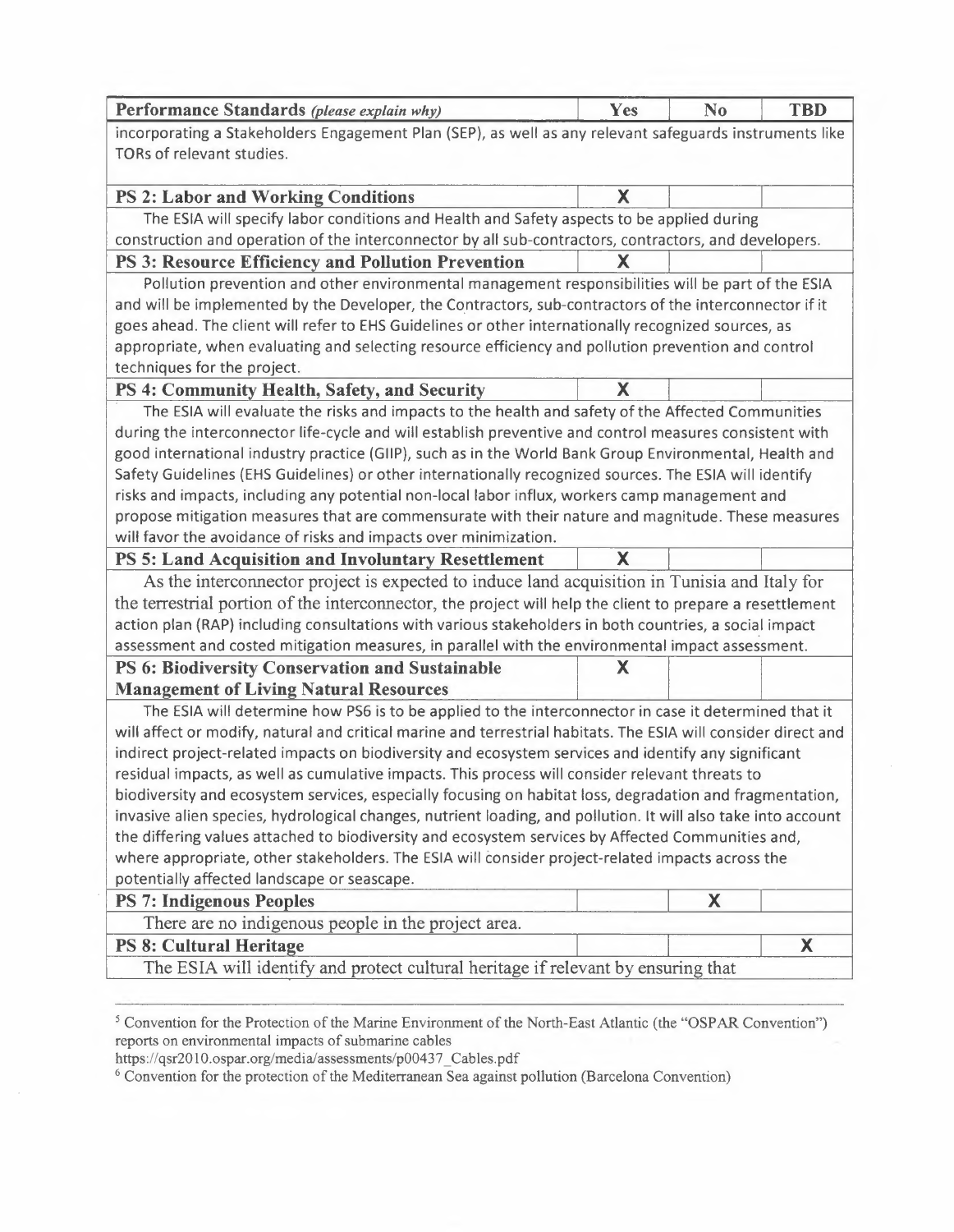| Performance Standards (please explain why)                                                       | <b>Yes</b> |  | TBD. |  |
|--------------------------------------------------------------------------------------------------|------------|--|------|--|
| internationally recognized practices for the protection, field-based study, and documentation of |            |  |      |  |

cultural heritage are implemented. Where the risk and identification process determines that there is a chance of impacts to cultural heritage, the client will retain competent professionals to assist in the identification and protection of cultural heritage.

OP 7.50 Projects on International Waterways is not triggered: The Project supports a number of TA studies for the feasibility stage of the Elmed interconnector. The route of the planned interconnector crosses the Mediterranean Sea between Tunisia and Sicily, which is divided between the two countries in accordance with the Italy-Tunisia Delimitation Agreement of 1971. The Elmed interconnector, which will be laid at the bottom of the sea, will not be using any water and is not expected to cause pollution to the sea route. The Bank will ensure that the borrower respects the relevant international environmental treaties and agreements, including the 1995 Convention for the Protection of the Marine Environment and the Coastal Region of the Mediterranean (Barcelona Convention).

OP 7.60 Projects in Disputed Areas is not triggered.

# **III. SAFEGUARD PREPARATION PLAN**

- A. Target date for the Quality Enhancement Review (QER), at which time the TORs for the ESIA and RAP would be disclosed and the PAD-stage ISDS would be prepared: No QER is envisaged; a Decision Meeting is scheduled for October 18, 2017
- B. For Category C or Category Fl projects that do not require an ESRS, the target date for preparing the PAD-stage ISDS: N/A
- C. Time frame for launching and completing the safeguard-related studies that may be needed. The specific studies and their timing<sup>7</sup> should be specified in the PAD-stage ISDS: Due to the TA nature of this project, safeguard-related studies will not be prepared before appraisal. Before appraisal, the Bank will disclose an Environmental & Social Review Summary (ESRS), incorporating a Stakeholders Engagement Plan (SEP), as well as any relevant safeguards instruments like TORs of relevant studies.

<sup>7</sup>Reminder: The Bank's Access to Information Policy requires that safeguard-related documents be disclosed before appraisal (i) at the Bank's website and (ii) in-country, at publicly accessible locations and in a form and language that are accessible to potentially affected persons.